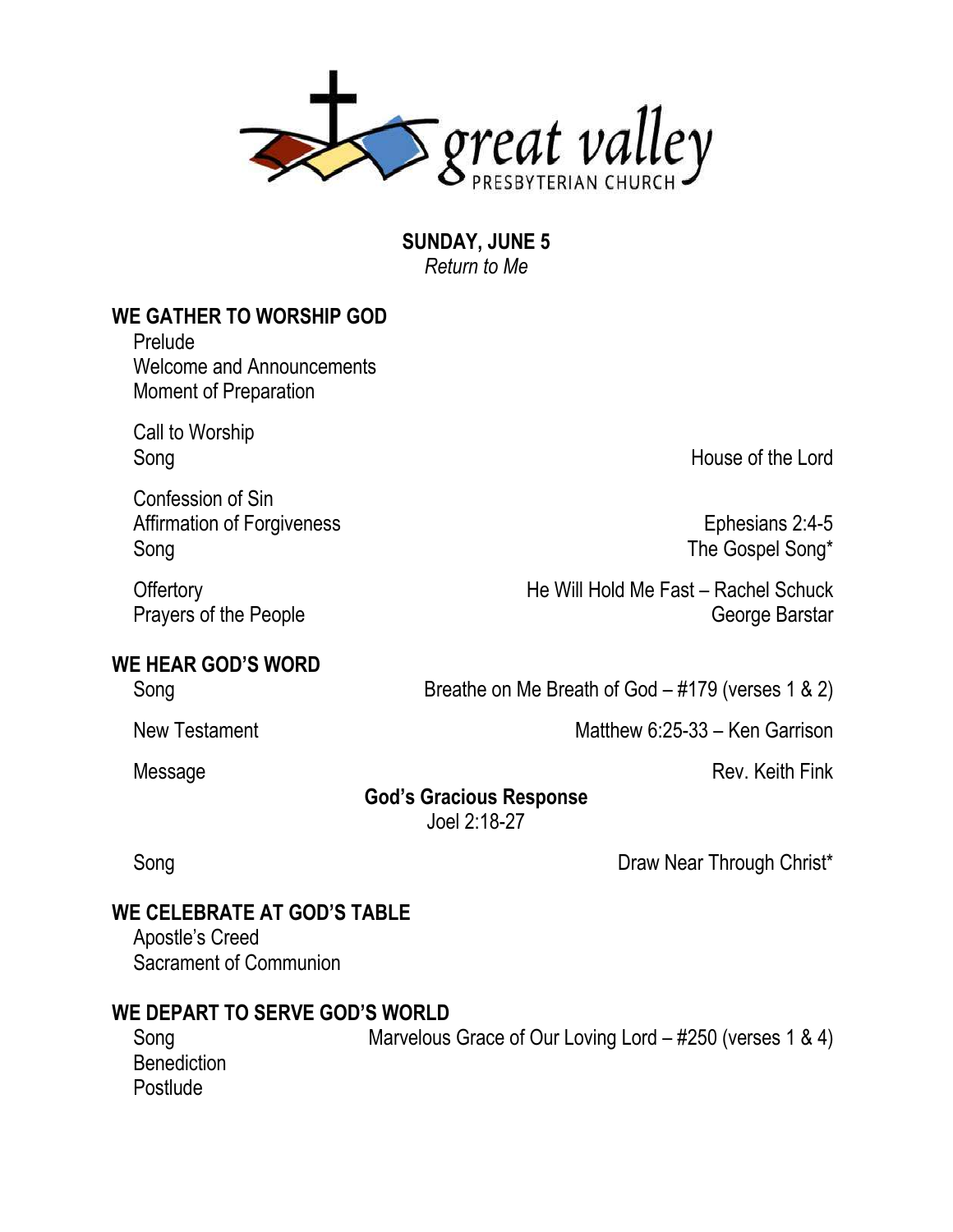### *Return to Me* **God's Gracious Response** Joel 2:18-27

**Question:** Why should we return to the LORD?

#### **I. The LORD's Response Announced (vs. 18-19a)**

#### **II. The LORD's Response Described (vs. 19b-24)**

- A. Refreshment (19b)
- B. Protection (20)
- C. Call to Rejoice (21-24)
	- 1. The Land and the Animals to Rejoice (21-22)
	- 2. The People to Be Glad and Rejoice (23-24)

#### **III. The LORD's Restoration Promised (vs. 25-26)**

### **IV. The LORD's Reason Given (vs. 27)**

**Answer:** For He alone will satisfy our deepest longings; He alone can restore the lost years; and He alone is God!

#### \*\*\*\*\*\*\*\*\*\*\*\*\*\*\*\*\*\*\*\*\*\*\*\*\*\*\*\*

**Point to Ponder:** Have you wandered from the Lord? What is stopping you from returning to Him? Our God loves you more than you love yourself; He knows you better than you know yourself; and His plan for you is better than your wildest dreams. He alone can satisfy our deepest longings, restore the lost years, and provide us with a reason to be glad and rejoice!

**Next Week:** Next Sunday we will continue our sermon series entitled *Return to Me* by considering **Joel 2:28-32** 'God's Spirit Poured Out.'

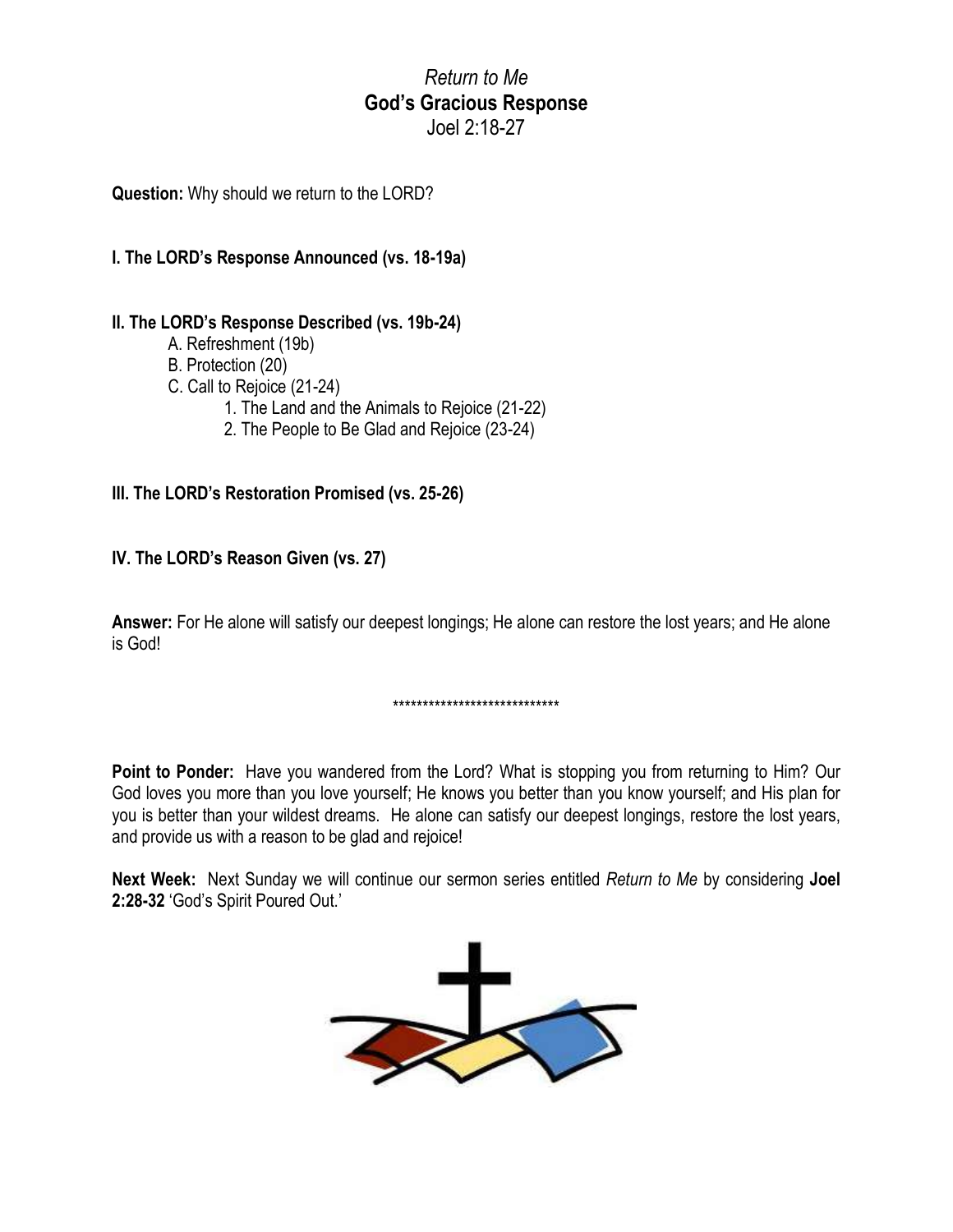## **House of the Lord**

We worship the God who was We worship the God who is We worship the God who evermore will be He opened the prison doors He parted the raging sea My God He holds the victory

There's joy in the house of the Lord There's joy in the house of the Lord today And we won't be quiet We shout out Your praise There's joy in the house of the Lord Our God is surely in this place And we won't be quiet We shout out Your praise

We sing to the God who heals We sing to the God who saves We sing to the God who always makes a way 'Cause He hung up on that cross Then He rose up from that grave My God's still rolling stones away

There's joy in the house of the Lord There's joy in the house of the Lord today And we won't be quiet We shout out Your praise There's joy in the house of the Lord Our God is surely in this place And we won't be quiet We shout out Your praise

We were the beggars, now we're royalty We were the prisoners Now we're running free We are forgiven, accepted Redeemed by His grace Let the house of the Lord sing praise

We were the beggars, now we're royalty We were the prisoners Now we're running free We are forgiven, accepted Redeemed by His grace Let the house of the Lord sing praise

We were the beggars, now we're royalty We were the prisoners Now we're running free We are forgiven, accepted Redeemed by His grace Let the house of the Lord sing praise

There's joy in the house of the Lord There's joy in the house of the Lord today And we won't be quiet We shout out Your praise There's joy in the house of the Lord Our God is surely in this place And we won't be quiet We shout out Your praise

There's joy in the house of the Lord There's joy in the house of the Lord today And we won't be quiet We shout out Your praise There's joy in the house of the Lord Our God is surely in this place And we won't be quiet We shout out Your praise

Words and music by Jonathan Smith and Phil Wickham © 2020 Be Essential Songs Cashagamble Jet Music | Phil Wickham Music Simply Global Songs. CCLI # 1026532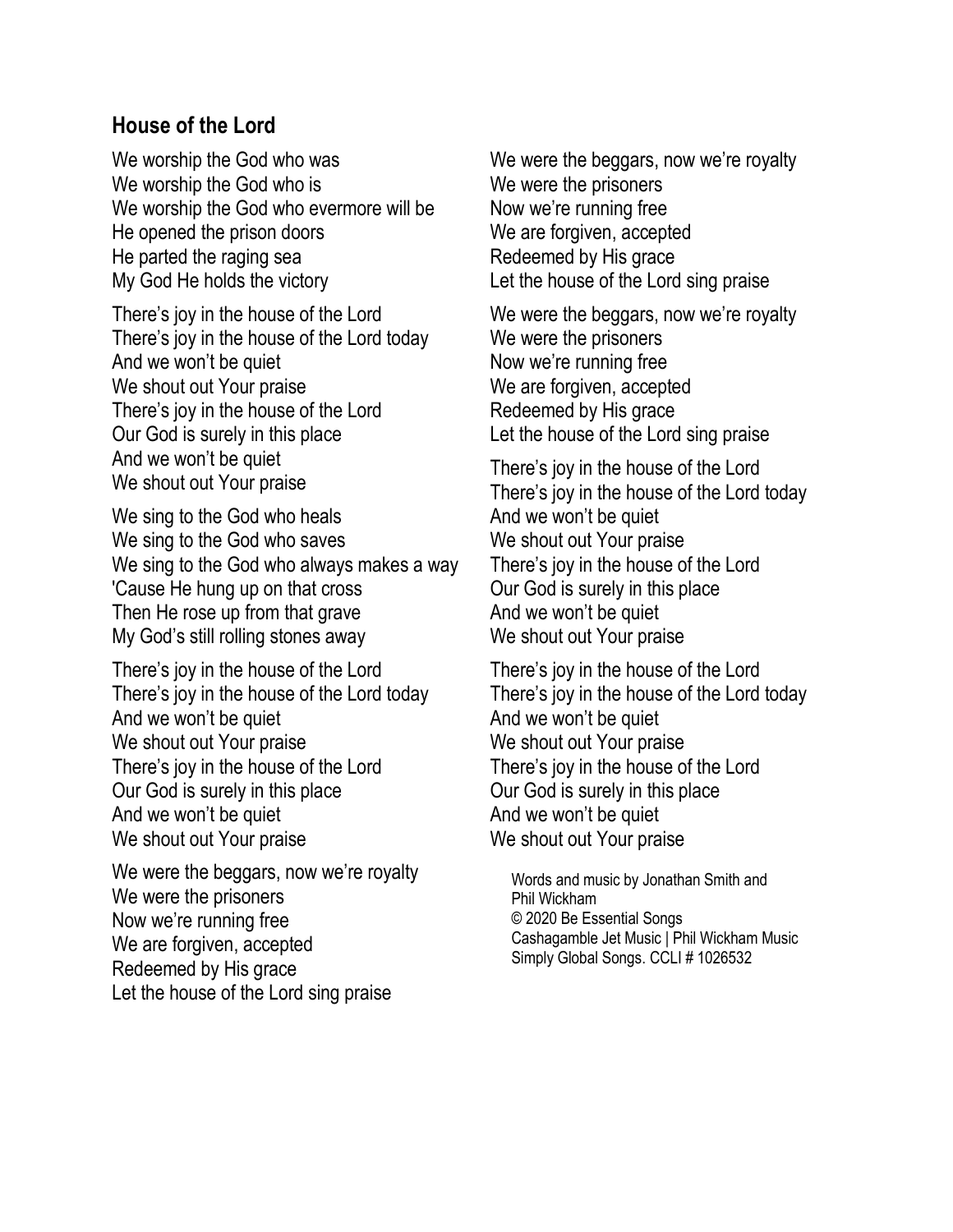## **Affirmation of Forgiveness**

Ephesians 2:4-5

Because of his great love for us, God, who is rich in mercy, made us alive with Christ even when we were dead in transgressions – it is by grace you have been saved.

## **The Gospel Song**

Holy God in love became Perfect Man to bear my blame On the cross He took my sin By His death I live again

Holy God in love became Perfect Man to bear my blame On the cross He took my sin By His death I live again

Words and Music by Bob Kaufllin and Drew Jones © 2002 Sovereign Grace Praise Sovereign Grace Music CCLI # 1026532

## **Breath on Me Breath of God**

Breathe on me, Breath of God Fill me with life anew That I may love what Thou dost love And do what Thou wouldst do

Breathe on me, Breath of God Until my heart is pure Until my will is one with Thine To do and to endure Amen

Words and music by Keith Getty and Stuart Townend © 2001 Thankyou Music. CCLI # 1026532

# **Draw Near Through Christ**

In Eden's bliss we walked with God Unhindered by the curse Yet we rebelled and were expelled Estranged, alone, perverse Two mighty cherubs barred the path To Eden's holy place No more could men now stained by sin Behold our Maker's face

Beneath the law we sought the Lord Through sacrifice and priest One time each year, one man in fear Sought God with blood of beast Still mighty cherubs blocked the way So sinners could not pass In curtain sewn on golden throne They stopped the rebel fast

Then Christ appeared to clear the way To God for sinful man Fulfilled the law without a flaw Our Temple, Priest and Lamb Astounded cherubs stepped aside Each hid his flaming sword With nail and thorn the veil was torn Draw near through Christ the Lord

In Jesus' name we boldly come Before the throne of grace With empty hand in Christ we stand To seek Almighty's face Till saints and cherubs join in awe Around the Savior's throne With one great voice we will rejoice All praise to Christ alone!

Words by Chris Anderson | Music by James Koerts © 2010 ChurchWorksMedia.com CCLI#1026532